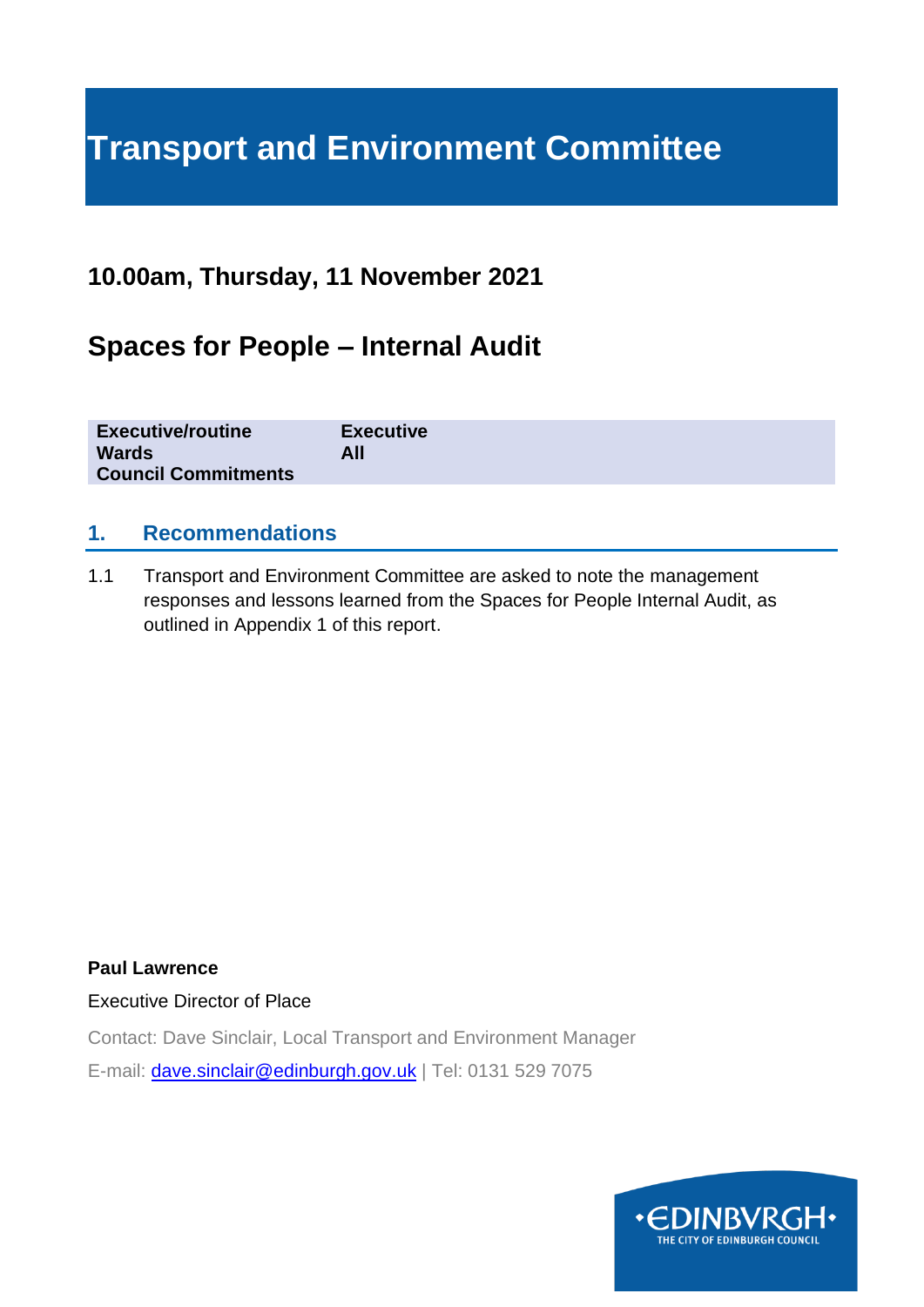**Report**

# **Spaces for People - Internal Audit**

#### **2. Executive Summary**

2.1 This report responds to the motion approved at Transport and Environment Committee on 9 September 2021 (meeting continued from 19 August 2021) on the Spaces for People (SfP) Internal Audit.

#### **3. Background**

- 3.1 On [10 August 2021](file:///C:/Users/9027601/AppData/Local/Microsoft/Windows/INetCache/Content.Outlook/0V8UTMR3/democracy.edinburgh.gov.uk/documents/s35897/8.1%20-%20Internal%20Audit%20Annual%20Opinion%20for%20the%20year%20ended%2031%20March%202021.pdf) the Governance, Risk and Best Value Committee received a report on the Council's Internal Audit Annual Opinion for the year ended 31 March 2021.
- 3.2 Appendix 15 of this report set out the findings of an Internal Audit for COVID-19 on the Spaces for People Programme.
- 3.3 At the reconvened meeting of the Transport and Environment Committee of 19 [August 2021](https://democracy.edinburgh.gov.uk/documents/b18678/Motions%20and%20Amendments%2019th-Aug-2021%2010.00%20Transport%20and%20Environment%20Committee.pdf?T=9) (on 9 September 2021) Committee approved a motion on the Spaces for People Internal Audit.
- 3.4 The motion:
	- 3.4.1 Welcomes the contents of the Internal Audit report to Governance, Risk and Best Value Committee which comments on the Spaces for People initiative and notes the 'red' rating given indicating that there is significant improvement required;
	- 3.4.2 Notes the comments of Internal Audit that recognises the difficulties faced in implementing these emergency measures during the pandemic;
	- 3.4.3 Notes the identification of some significant and moderate control weaknesses in both the design and documentation of controls established to support identification and prioritisation of SfP proposals; project management and governance; and financial and budget management;
	- 3.4.4 Notes the clear guidance offered by the Internal Audit report on steps required to resolve these issues;
	- 3.4.5 Notes that the Internal Audit recognises that management action has already taken place to identify where improvement was required and that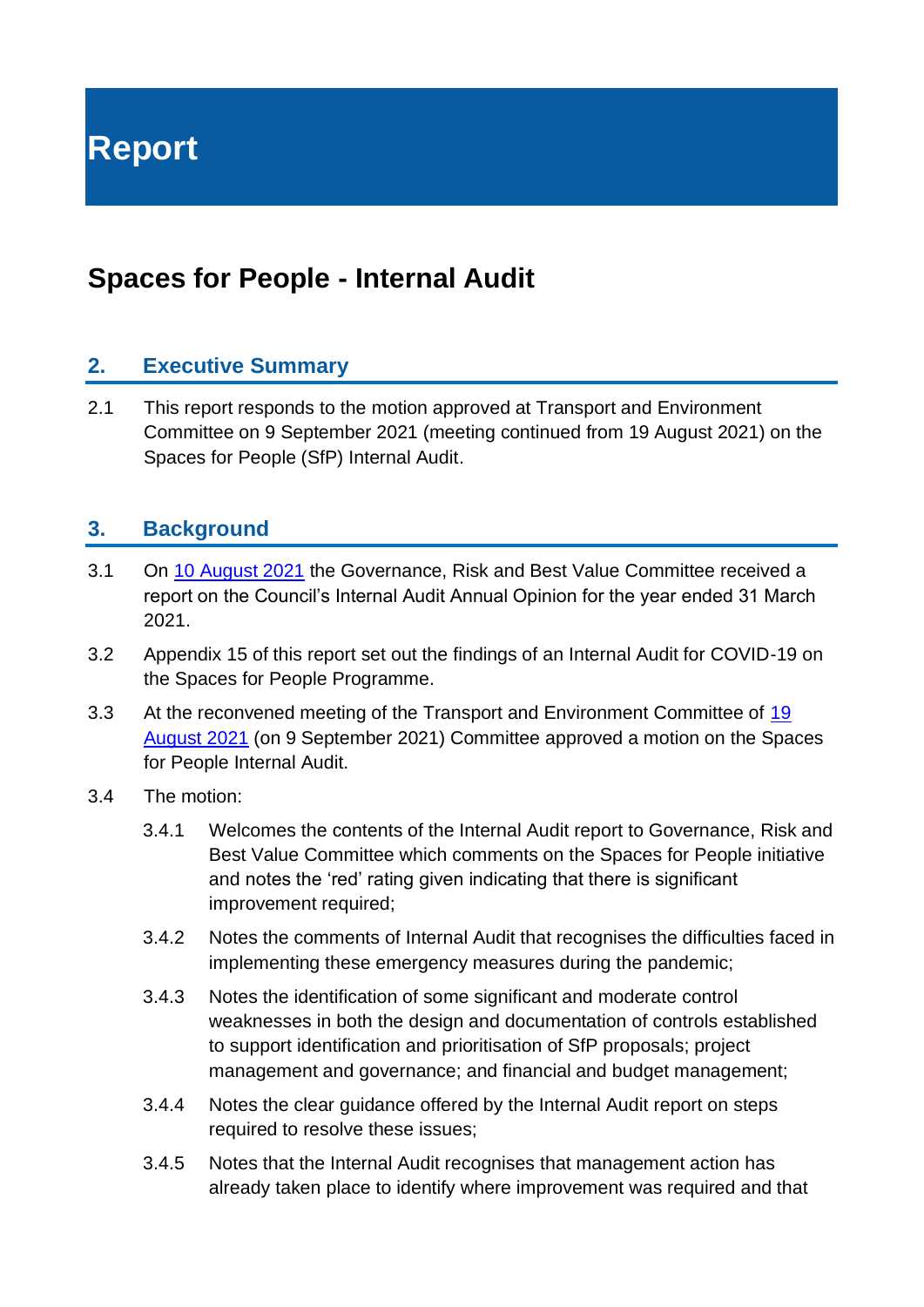implementation of appropriate changes has already been undertaken to address these issues;

- 3.4.6 Agrees that findings must continue to be addressed effectively by senior management before the end of this administration and that an improved future outcome should be expected by elected members; and
- 3.4.7 Requests a report to the November Transport and Environment Committee which outlines in detail those management responses and what lessons can be learned going forward for forward implementation.
- 3.5 This report addresses the action at paragraph 3.4.7.

# **4. Main report**

- 4.1 The SfP programme was established in April 2020 in response to the public health emergency following the outbreak of Coronavirus (COVID-19). The programme was developed to provide increased space for walking, wheeling and cycling to facilitate physical distancing as people were moving around the city.
- 4.2 As stated in the Internal Audit report, due to the emergency situation at the beginning of the programme, normal programme governance arrangements for roads and transport schemes would have delayed the programme and therefore an amended approach was developed and implemented.
- 4.3 The Internal Audit report sets out three findings from the audit:
	- 4.3.1 Prioritisation and Approval of SfP initiatives;
	- 4.3.2 Project Management and Governance; and
	- 4.3.3 Financial and Budget Management.
- 4.4 A detailed summary of the finding observations, the audit recommendations, management responses and lessons learned is set out in Appendix 1.
- 4.5 The audit took place in September and early October 2020. At that time, the SfP programme was still evolving and moving at pace to develop and implement measures to help people move around the city safely. It is recognised that improvements in the governance of the programme could have been made at the outset of the programme. This recognition and the observations from Internal Audit helped as the programme developed in the later stages (from October 2020 – June 2021). The observations and recommendations have also been helpful in designing and implementing the governance arrangements for the Travelling Safely programme.

# **5. Next Steps**

5.1 The lessons learned from this audit have now or will be implemented moving forward.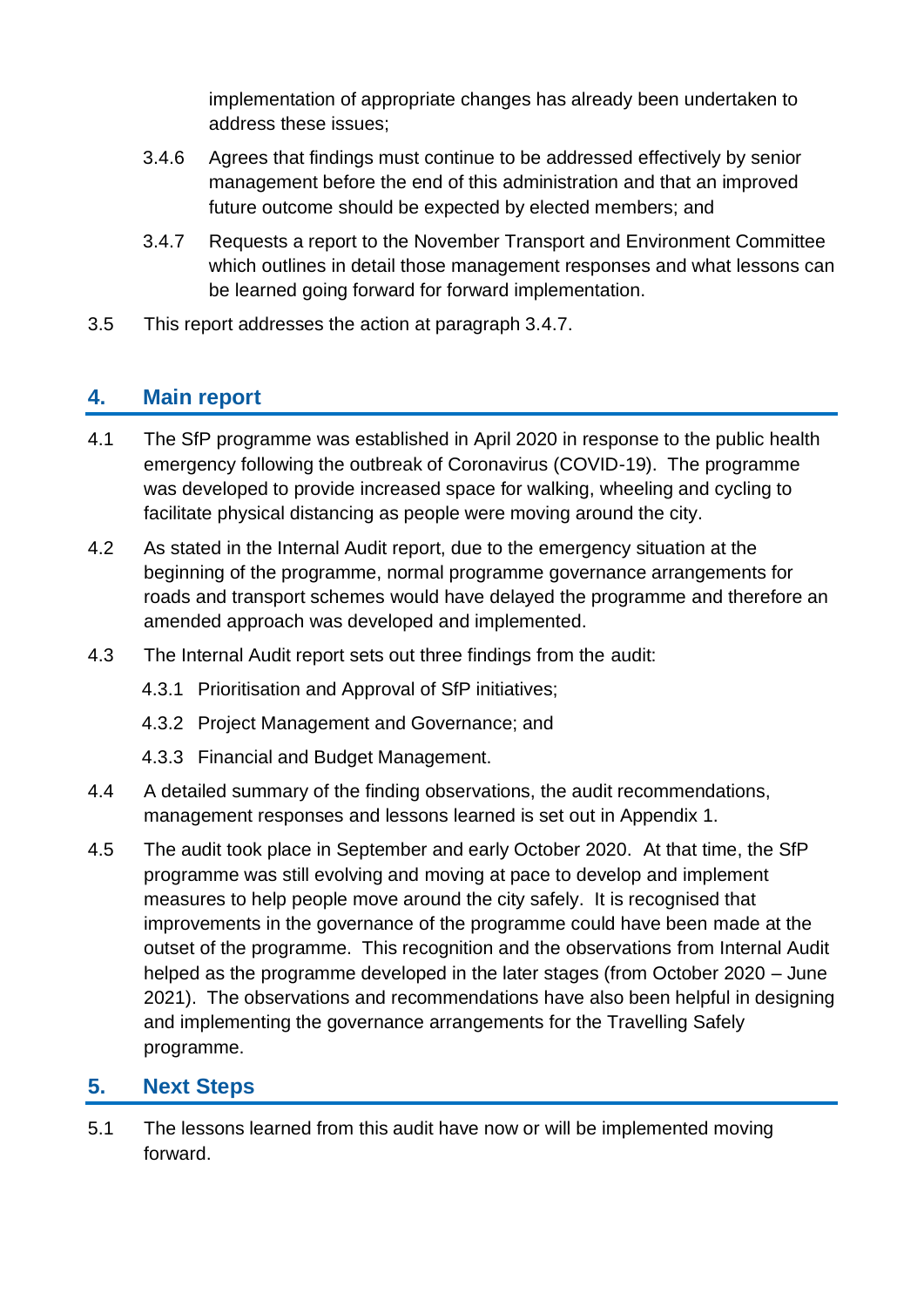5.2 While it is not possible to predict what future public health emergencies may arise, an upcoming review of Council Business Impact Assessments (as part of the Council's resilience arrangements) will consider all of the lessons learned from the Coronavirus (COVID-19) pandemic on operational services.

## **6. Financial impact**

- 6.1 There are no financial impacts arising from this report.
- 6.2 Funding for SfP was allocated to City of Edinburgh Council by Sustrans, on behalf of Transport Scotland. Regular updates on the financial commitments of the Council's SfP programme were provided to Committee as part of the SfP update reports.

## **7. Stakeholder/Community Impact**

- 7.1 There are no stakeholder or community impacts arising directly from this report.
- 7.2 However, stakeholder and community impacts formed a core part of the SfP programme from June 2020 – June 2021 and will continue through the development and implementation of the Travelling Safely programme.

## **8. Background reading/external references**

8.1 Regular updates on Spaces for People Measures were presented to Policy and [Sustainability Committee](https://democracy.edinburgh.gov.uk/ieListMeetings.aspx?CId=135&Year=0) (between May 2020 and August 2020) and [Transport and](https://democracy.edinburgh.gov.uk/ieListMeetings.aspx?CId=136&Year=0)  [Environment Committee](https://democracy.edinburgh.gov.uk/ieListMeetings.aspx?CId=136&Year=0) (between October 2020 and April 2021).

# **9. Appendices**

9.1 Appendix 1: Spaces for People – Summary of Internal Audit Findings and Management Responses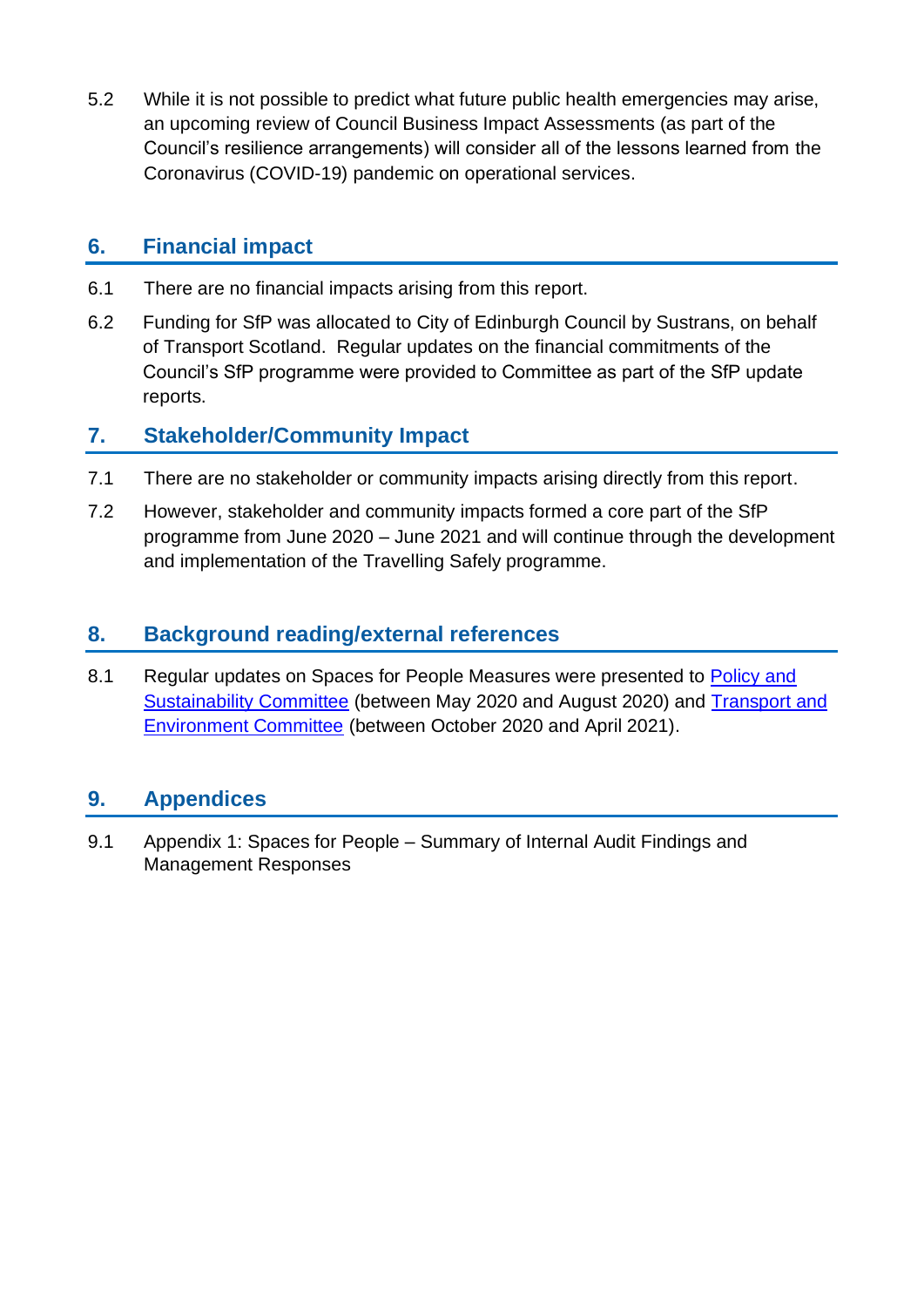## **Appendix 1: Summary of Spaces for People Audit Findings, Management Responses and Lessons Learned**

| <b>Internal Audit</b>                                                                                                                                                                                                                                                                                                                                                                                       | <b>Internal Audit</b>                                                                                                                                                                                                                                                                                                         | <b>Management Response</b>                                                                                                                                                                                                                                                                                                                                                                                                                                                                                                                                                                | <b>Lessons Learned</b>                                                                                                                                                                                                                                                                                                                                                                                                                                                   |
|-------------------------------------------------------------------------------------------------------------------------------------------------------------------------------------------------------------------------------------------------------------------------------------------------------------------------------------------------------------------------------------------------------------|-------------------------------------------------------------------------------------------------------------------------------------------------------------------------------------------------------------------------------------------------------------------------------------------------------------------------------|-------------------------------------------------------------------------------------------------------------------------------------------------------------------------------------------------------------------------------------------------------------------------------------------------------------------------------------------------------------------------------------------------------------------------------------------------------------------------------------------------------------------------------------------------------------------------------------------|--------------------------------------------------------------------------------------------------------------------------------------------------------------------------------------------------------------------------------------------------------------------------------------------------------------------------------------------------------------------------------------------------------------------------------------------------------------------------|
| <b>Observations</b>                                                                                                                                                                                                                                                                                                                                                                                         | <b>Recommendations</b>                                                                                                                                                                                                                                                                                                        |                                                                                                                                                                                                                                                                                                                                                                                                                                                                                                                                                                                           |                                                                                                                                                                                                                                                                                                                                                                                                                                                                          |
| <b>Initial Proposals - initial</b><br>SfP initiatives considered<br>for prioritisation were<br>based on suggestions<br>from a relatively small<br>group of officers and<br>external local community<br>stakeholders.<br>Management has advised<br>that subsequent<br>comparison between the<br>programme and<br>retrospective public<br>consultation outcomes<br>demonstrated a good<br>degree of alignment | Management should<br>consider<br>implementing the<br>following<br>retrospective actions<br>in relation to the most<br>significant and<br>challenging SfP<br>initiatives that are<br>either in progress, or<br>have been<br>completed:<br>ensure that<br>prioritisation<br>outcomes and<br>supporting rationale<br>are clearly | Following the announcement of funding<br>from the Scottish Government, through<br>Transport Scotland and Sustrans, for SfP<br>initiatives, a SfP Project Board was<br>established.<br>The Board considered a quick analysis of<br>the Council's existing Active Travel<br>investment programme and, using officer<br>knowledge and criteria set out in the report<br>to Policy and Sustainability Committee on<br>14 May 2020, the Board considered<br>potential interventions which could be<br>delivered quickly and the agreed<br>programme was submitted to Committee for<br>approval | The circumstances of any public<br>health emergency are difficult to<br>predict. Should such a situation<br>arise in future, the Council will<br>be likely to utilise existing<br>programmes of work where<br>these exist assessed against set<br>(or agreed) criteria.<br>Should a future public health or<br>critical response situation arise,<br>early decisions should be taken<br>by a panel of officers where<br>possible and criteria/justification<br>recorded. |
| <b>Prioritisation Process -</b><br>given prohibitive<br>implementation<br>timeframes, the majority of<br>initiatives were initially<br>prioritised by six project<br>team members in April<br>2020 using the 16<br>approved scoring criteria<br>in the Prioritisation and<br><b>Assessment Scheme</b><br>Model (PASM)                                                                                       | documented.<br>publish the<br>$\bullet$<br>outcomes of the<br>retrospective<br>prioritisation<br>process.<br>Consider whether<br>$\bullet$<br>any changes to<br>either completed or<br>initiatives in<br>progress are                                                                                                         | The intervention criteria were set out in the<br>report to Policy and Sustainability<br>Committee on 14 May 2020 for approval.<br>This was based on proposals:<br>Being consistent with the funding<br>criteria/objectives set out by the Scottish<br>Government.<br>Not undermining the long term viability of<br>the public transport network;<br>Support economic revival.<br>Assessment against criteria was proposed<br>for each scheme.<br><b>State Commercial</b>                                                                                                                  | A numeric model was<br>retrospectively developed and<br>reported to Policy and<br>Sustainability Committee on 20<br><b>August 2020.</b><br>The recommendations from<br>Internal Audit in terms of scoring<br>and prioritisation were taken into<br>account in presenting the<br>outcome of the Potential<br>Retention of Spaces for People                                                                                                                               |

**Finding 1 – Prioritisation and Approval of Spaces for People Initiatives**

THE CITY OF EDINBURGH COUNCIL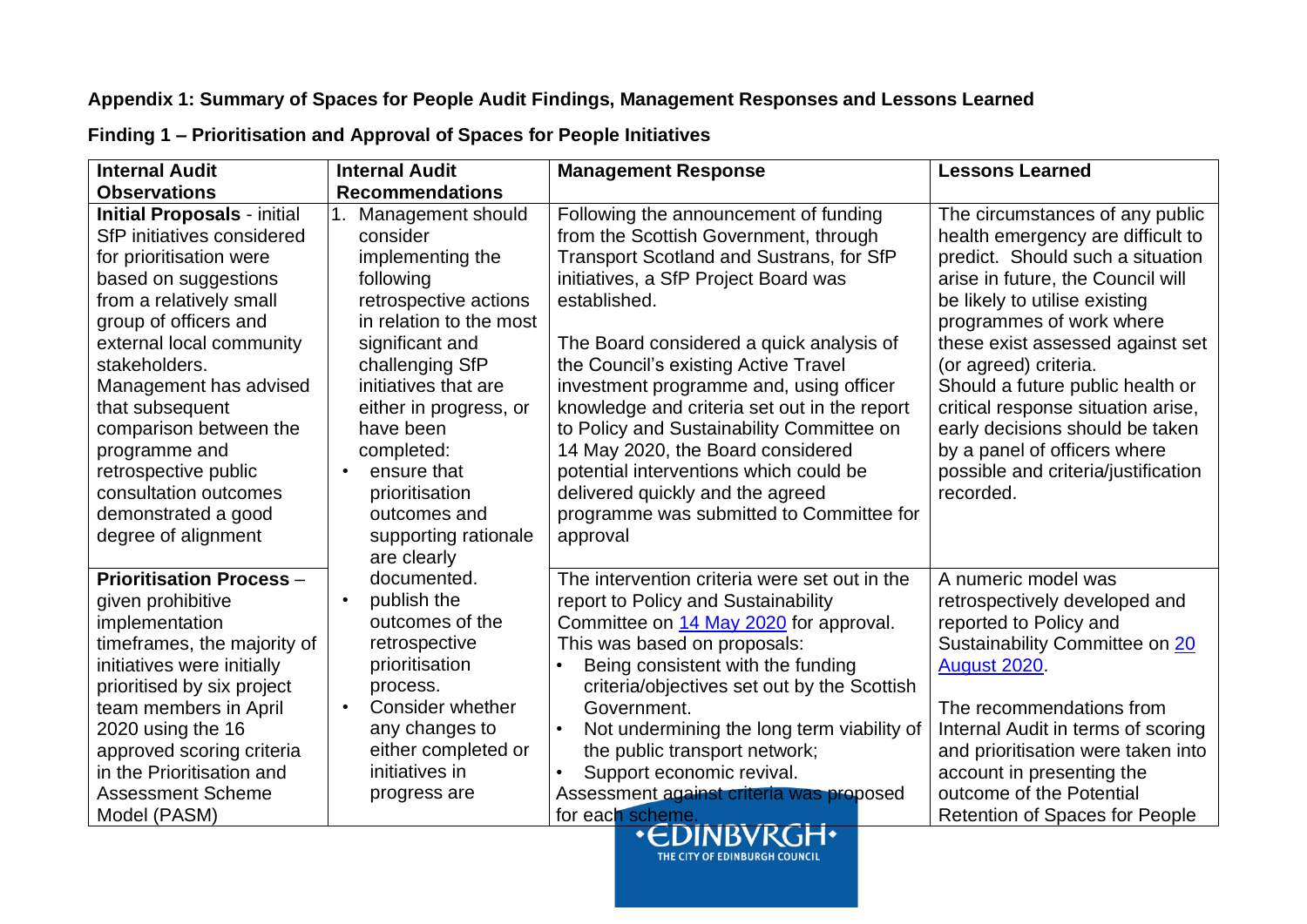| spreadsheet. Review of           | required based on         | Developing a numeric model would not        | Measures presented to              |
|----------------------------------|---------------------------|---------------------------------------------|------------------------------------|
| the model methodology            | public feedback           | have been possible within the timescale     | <b>Transport and Environment</b>   |
| and project team                 | 2. To support effective   | between the announcement of funding and     | Committee on 17 June 2021 and      |
| assessment approach              | prioritisation and        | the requirement to report to Committee.     | to the City of Edinburgh Council   |
| confirmed that they were         | approval of any           |                                             | on 24 June 2021.                   |
| largely based on                 | future SfP initiatives,   |                                             |                                    |
| professional judgement           | management should         |                                             |                                    |
| with limited justification       | design and                |                                             |                                    |
| available to support             | implement a process       |                                             |                                    |
| prioritisation outcomes          | to support                |                                             |                                    |
| other than the numeric           | assessment and            |                                             |                                    |
| scores generated by the          | prioritisation of future  |                                             |                                    |
| model.                           | proposals. This           |                                             |                                    |
| <b>Prioritisation Guidance -</b> | should include, but       | This was implemented in responding to the   | It is proposed to provide training |
| use of a simple impact           | not be limited to:        | consultation on Potential Retention of      | to a wider group of officers on    |
| matrix supported by verbal       | details of how the        | Spaces for People Measures in Spring        | developing and implementing        |
| team briefings on how the        | <b>PASM</b>               | 2021.                                       | prioritisation matrices to ensure  |
| PASM spreadsheet should          | spreadsheet               |                                             | better consistency in the future.  |
| be used by the project           | scoring criteria          |                                             |                                    |
| team resulted in                 | works in practice;        |                                             |                                    |
| inconsistent prioritisation      | how the PASM<br>$\bullet$ |                                             |                                    |
| outcomes                         | should be used to         |                                             |                                    |
| <b>Outcome Review and</b>        | support                   | In this case the moderation utilised the    |                                    |
| <b>Moderation - initial</b>      | assessment;               | PASM matrix and SIMD data which had         |                                    |
| prioritisation outcomes          | the change<br>$\bullet$   | been used in the initial scoring, alongside |                                    |
| were reviewed and                | management and            | professional knowledge. In addition to the  |                                    |
| moderated by two project         | ongoing version           | two people who carried out the moderation,  |                                    |
| team members using their         | control process to        | the outcomes were considered by the         |                                    |
| professional judgement.          | be applied to the         | Design Review Group for the project (a      |                                    |
| Whilst different versions of     | PASM;                     | wider group of professionals from across    |                                    |
| the PASM spreadsheet             | the need to align         | Transport services), by the SfP Board and   |                                    |
| outcomes were retained,          | proposals with            | then were approved by CIMT or Committee.    |                                    |
| there is no clear audit trail    | public feedback           |                                             |                                    |
| supporting the changes           |                           |                                             |                                    |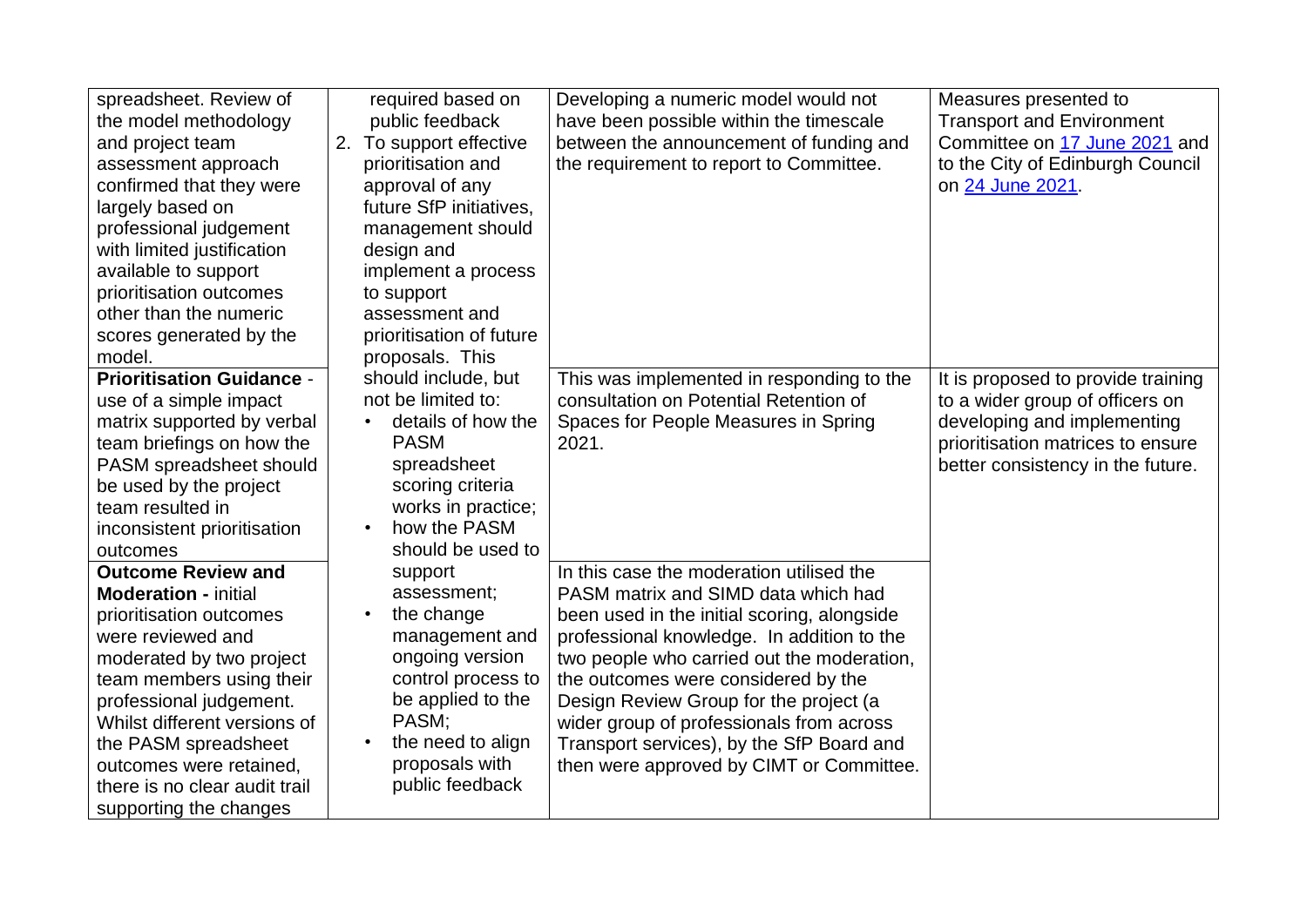| made. Consequently, final<br>prioritisation decisions<br>were based mainly on the<br>professional knowledge<br>and judgment of two<br>project team members.<br><b>Outcome Publication -</b><br>prioritisation outcomes<br>(scoring and prioritisation<br>ratings) could not be easily<br>located on the Council<br>website, and were not<br>shared with stakeholders<br>prior to approval by CIMT<br>and subsequent                                                                                                       | and opinion<br>(where possible);<br>the requirement<br>$\bullet$<br>to document the<br>rationale for any<br>prioritisation<br>recommendations<br>that are either<br>aligned with<br>model outcomes<br>or are subjective<br>and should be<br>considered;<br>documentation to<br>be retained; and<br>the final | In August 2020 the scoring criteria was<br>updated, and project priority scores were<br>provided to Policy and Sustainability<br>Committee. This built on the original<br>scoring criteria and provided an overall<br>summary of the scores for each scheme.                                                           | In the future, if prioritisation<br>criteria are used, these will be<br>published on any dedicated<br>project pages online.                                                                                                                                                                                           |
|---------------------------------------------------------------------------------------------------------------------------------------------------------------------------------------------------------------------------------------------------------------------------------------------------------------------------------------------------------------------------------------------------------------------------------------------------------------------------------------------------------------------------|--------------------------------------------------------------------------------------------------------------------------------------------------------------------------------------------------------------------------------------------------------------------------------------------------------------|------------------------------------------------------------------------------------------------------------------------------------------------------------------------------------------------------------------------------------------------------------------------------------------------------------------------|-----------------------------------------------------------------------------------------------------------------------------------------------------------------------------------------------------------------------------------------------------------------------------------------------------------------------|
| implementation.<br><b>Public Survey - public</b><br>opinion was obtained from<br>a survey completed in<br>June 2020 using the<br>Commonplace survey<br>application, with circa<br>4,000 comments and<br>30,000 agreements / likes<br>received. Given time taken<br>to analyse responses, the<br>full population of<br>responses received had<br>not been cross referenced<br>to ongoing SfP initiatives<br>and incorporated (where<br>appropriate) into the<br>prioritisation process prior<br>to completion of the audit | moderation and<br>approval process                                                                                                                                                                                                                                                                           | Following completion of the Commonplace<br>survey, instructions on how to incorporate<br>the feedback received in existing (during<br>the bi-monthly scheme reviews) and in<br>scheme design for new schemes was<br>issued. In addition, a summary of the<br>Commonplace comments was provided to<br>scheme designers. | In reviewing schemes included<br>within the Travelling Safely<br>programme, feedback to the<br>consultation on the Potential<br><b>Retention of Spaces for People</b><br>measures has been considered<br>as schemes have been<br>developed for Experimental<br><b>Traffic Regulation Order (ETRO)</b><br>publication. |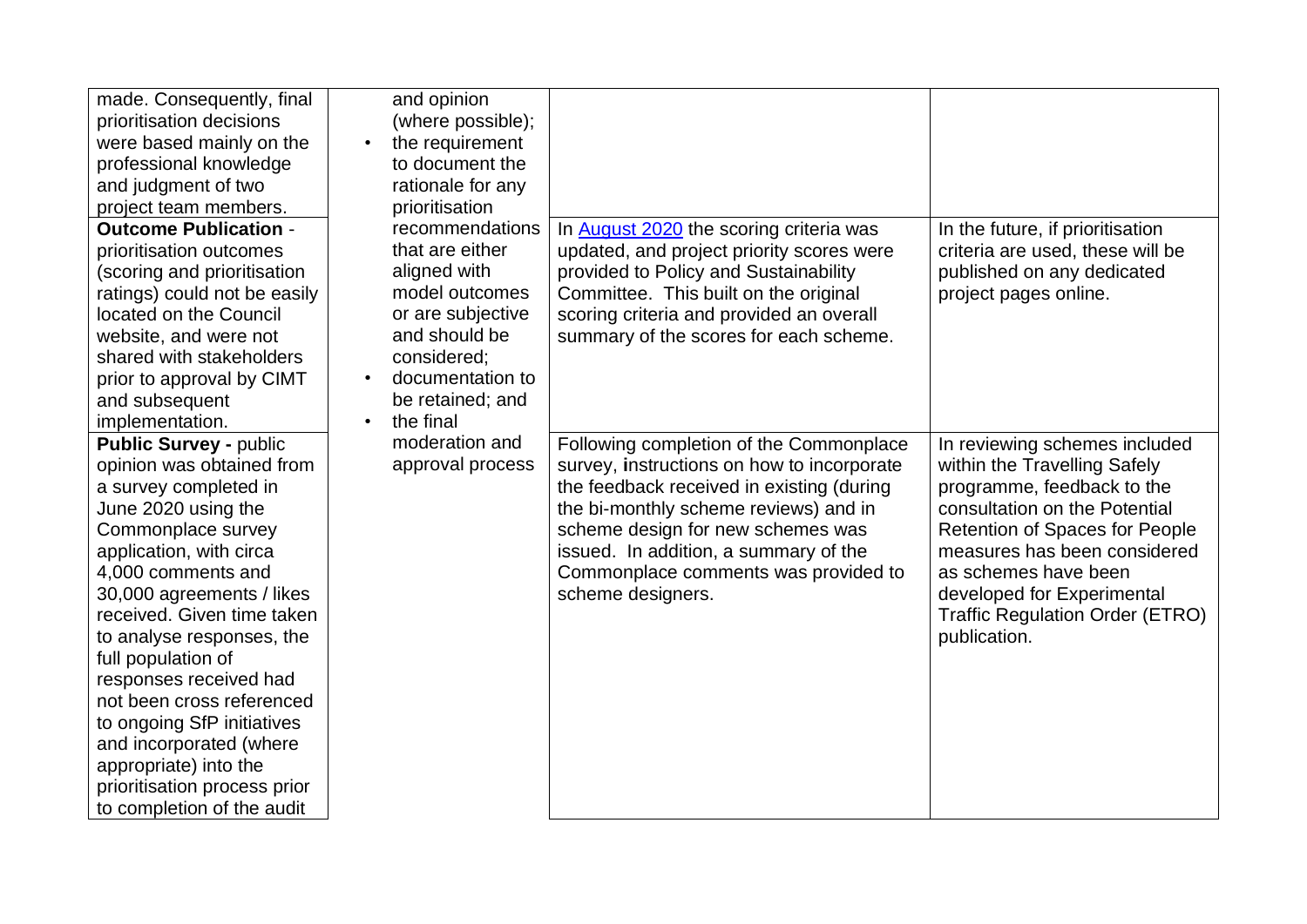| (October 2020). It is<br>acknowledged that work<br>was in progress to<br>summarise key themes<br>and map them against<br>initiatives for subsequent<br><b>Transport and Economy</b> |                                                                                                                                                                                                                                                       |                                                                                                                                                    |
|-------------------------------------------------------------------------------------------------------------------------------------------------------------------------------------|-------------------------------------------------------------------------------------------------------------------------------------------------------------------------------------------------------------------------------------------------------|----------------------------------------------------------------------------------------------------------------------------------------------------|
| Committee paper                                                                                                                                                                     |                                                                                                                                                                                                                                                       |                                                                                                                                                    |
| Use of Feedback - where<br>public feedback was<br>incorporated into projects,<br>no audit trail was available<br>to confirm that this was<br>completed.                             | The purpose of the public engagement was<br>to invite residents to identify areas where<br>physical distancing was most difficult.<br>Suggestions and comments were made<br>through the Commonplace tool.<br>Headline feedback was reported to Policy | In future, design and review<br>documentation will include a<br>requirement to state how public<br>feedback has been incorporated<br>into designs. |
|                                                                                                                                                                                     | and Sustainability Committee on 20 August<br>2020 and in more detail to Transport and<br>Environment Committee on 12 November                                                                                                                         |                                                                                                                                                    |
|                                                                                                                                                                                     | 2020. states that the comments were                                                                                                                                                                                                                   |                                                                                                                                                    |
|                                                                                                                                                                                     | mapped to the existing and proposed<br>programme.                                                                                                                                                                                                     |                                                                                                                                                    |
|                                                                                                                                                                                     |                                                                                                                                                                                                                                                       |                                                                                                                                                    |
|                                                                                                                                                                                     | The scheme review documentation and                                                                                                                                                                                                                   |                                                                                                                                                    |
|                                                                                                                                                                                     | scheme proposals which followed analysis<br>of the Commonplace feedback incorporated                                                                                                                                                                  |                                                                                                                                                    |
|                                                                                                                                                                                     | details of how feedback had been                                                                                                                                                                                                                      |                                                                                                                                                    |
|                                                                                                                                                                                     | considered in reviewing/designing each                                                                                                                                                                                                                |                                                                                                                                                    |
|                                                                                                                                                                                     | scheme.                                                                                                                                                                                                                                               |                                                                                                                                                    |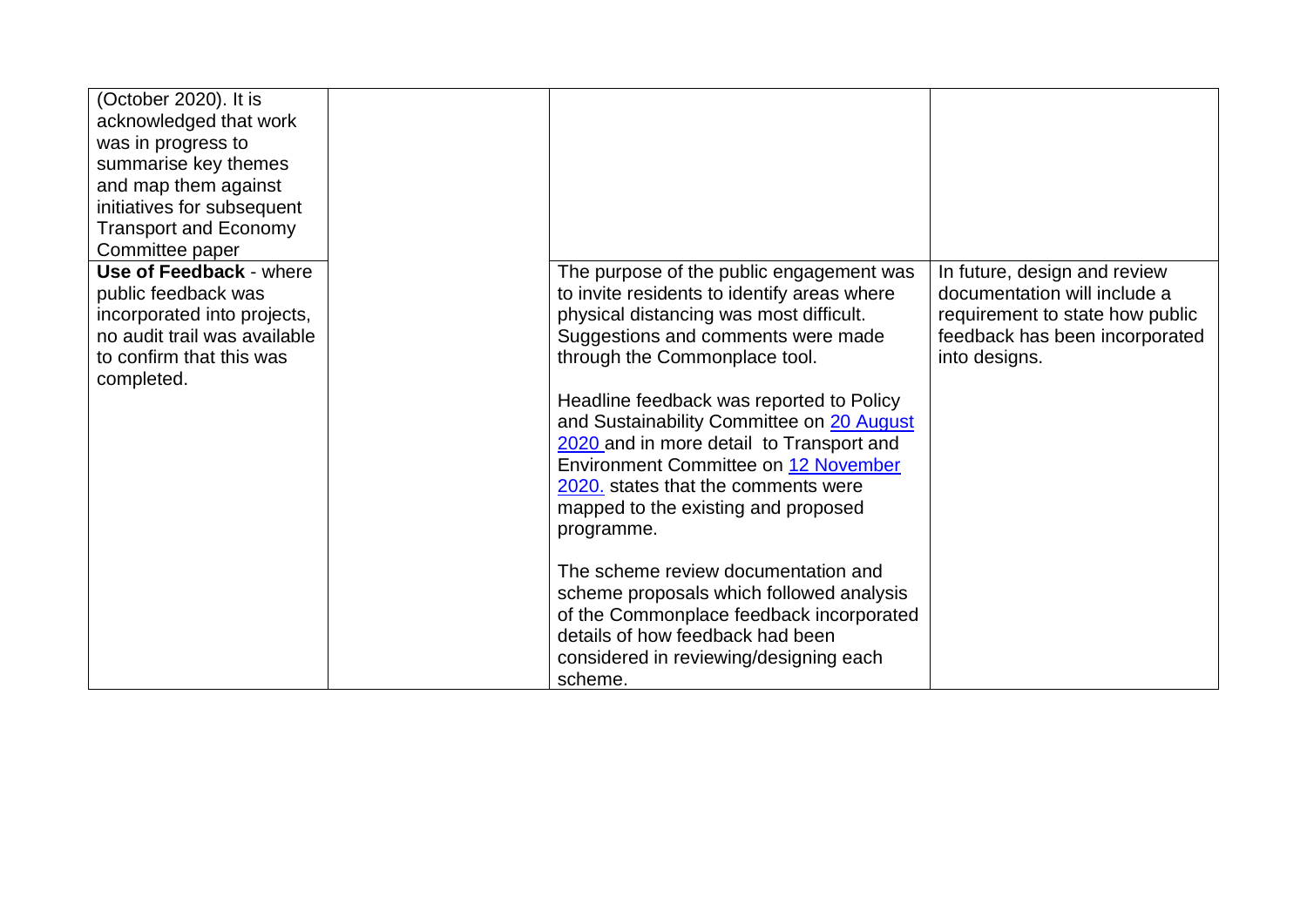## **Finding 2 – Project Management and Governance**

| <b>Internal Audit Observations</b> |                               | <b>Internal Audit</b>  | <b>Management Response</b>                    | <b>Lessons Learned</b>                  |
|------------------------------------|-------------------------------|------------------------|-----------------------------------------------|-----------------------------------------|
|                                    |                               | <b>Recommendations</b> |                                               |                                         |
|                                    | As the SfP programme was      | To support ongoing     | Following the audit, arrangements were        | For future programmes, it is            |
| initiated at extremely short       |                               | implementation of      | made to ensure that the outcome of all        | proposed that the individual            |
|                                    | notice with the majority of   | SfP initiatives,       | project team and project board meetings       | project teams consider the              |
|                                    | initial decisions made under  | management             | were recorded consistently for each           | Council's project management            |
|                                    | considerable time pressure, a | should design and      | meeting.                                      | guidance to determine the               |
|                                    | number of routine project     | implement relevant     |                                               | appropriate governance                  |
|                                    | management and governance     | and proportionate      | A risk register for the programme was         | arrangements for each project           |
|                                    | arrangements were either not  | improvements to        | developed in September 2020, in direct        | (this will be adapted depending         |
|                                    | implemented, or were          | the established        | response to feedback from Internal Audit,     | on the individual circumstances         |
|                                    | implemented retrospectively.  | governance and         | and maintained through the remainder of the   | of projects being developed).           |
|                                    | Specifically:                 | risk management        | programme. Prior to this, risk was            | This will include (but not limited      |
|                                    |                               | framework. This        | discussed as part of the project team and     | $to)$ :                                 |
| 1.                                 | Project business case -       | should include, but    | project board meetings but was not always     | Development of a bespoke<br>$\bullet$   |
|                                    | no business case was          | not be limited to:     | clearly documented.                           | business case;                          |
|                                    | developed for the             | documentation<br>1.    |                                               | Development of a workforce<br>$\bullet$ |
|                                    | programme. This               | of decisions           | The workforce plan for Spaces for People      | plan                                    |
|                                    | appears reasonable            | made at project        | was based on the delivery team                | Clear roles and<br>$\bullet$            |
|                                    | given tight                   | team meetings,         | requirements agreed for the programme.        | responsibilities for team               |
|                                    | implementation                | including              | The team members were drawn from              | members;                                |
|                                    | timeframes.                   | consideration of       | existing Place services and were effectively  | Development and<br>$\bullet$            |
| 2.                                 | Project governance -          | relevant risks         | seconded to the programme on a full-time      | maintenance of a project risk           |
|                                    | whilst regular project        | 2.<br>continue to      | basis. There was no risk of them being        | register (in line with the              |
|                                    | team and Board                | develop and            | asked to return to their substantive duties   | relevant Council risk appetite          |
|                                    | meetings are held,            | use the                | while they were working on the programme.     | and framework);                         |
|                                    | outcomes of                   | programme risk         | In addition, external capacity was secured to | Documentation on how<br>$\bullet$       |
|                                    | discussions and               | register to            | support programme design and delivery.        | benefit realisation will be             |
|                                    | decisions are not being       | support                | The resource arrangements for the             | captured; and                           |
|                                    | consistently recorded.        | identification;        | programme were regularly reviewed and         | Adequate data<br>$\bullet$              |
|                                    | Action logs have been         | assessment;            | changes made if required.                     | ownership/sharing                       |
|                                    | created, but do not           | and effective          |                                               | arrangements are in place if            |
|                                    | consistently include          | management of          |                                               |                                         |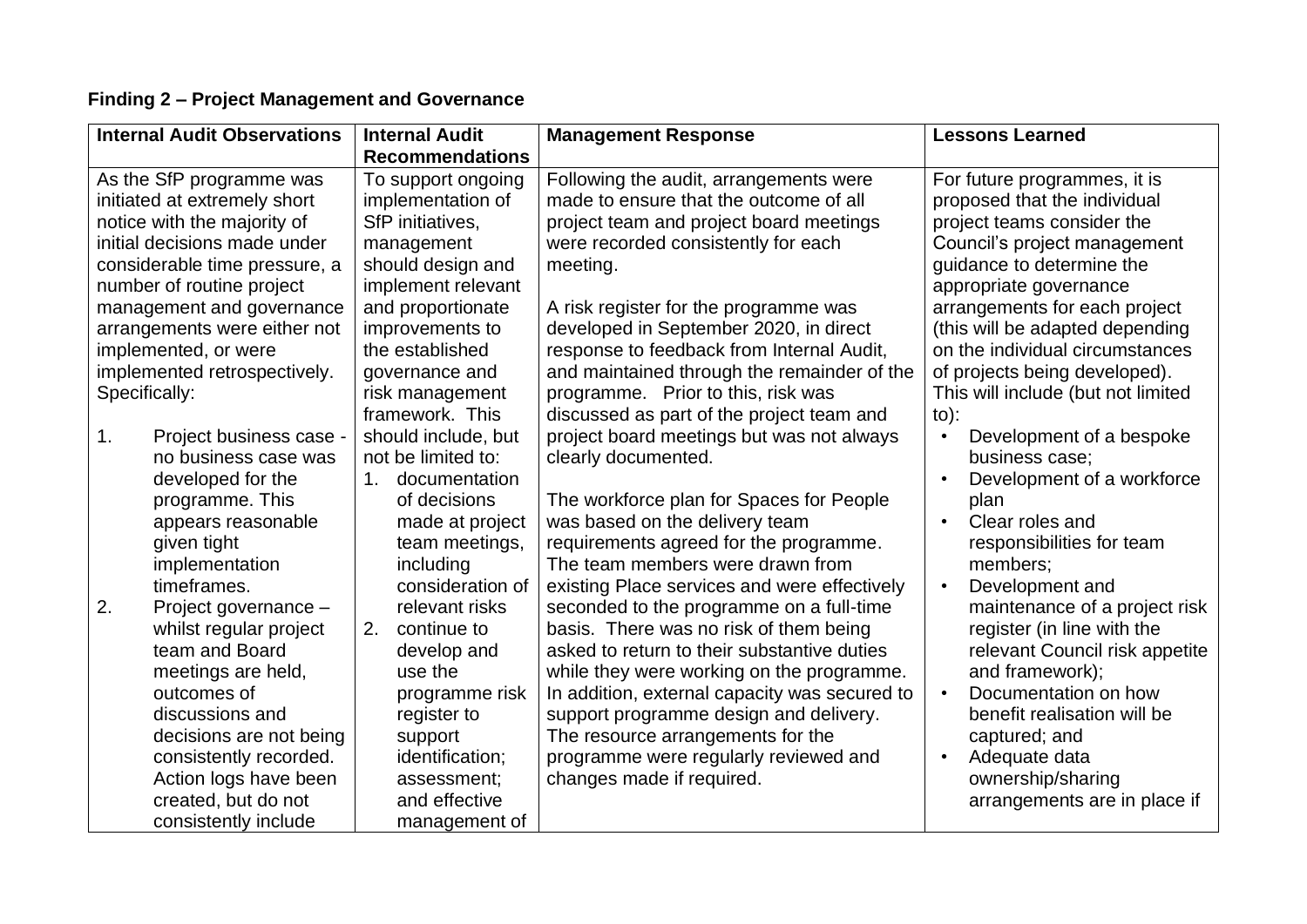|    | details of action        |    | programme         | Scheme implementation plans were            | information is being captured |
|----|--------------------------|----|-------------------|---------------------------------------------|-------------------------------|
|    | owners. Additionally,    |    | risks             | developed and then reviewed every two       | on external systems.          |
|    | progress with delivery   | 3. | Identify key      | months with recommendations on scheme       |                               |
|    | of actions is not always |    | project team      | changes reported to Committee.              |                               |
|    | monitored at             |    | members and       |                                             |                               |
|    | subsequent meetings.     |    | design and        | The survey data for the Edinburgh survey    |                               |
| 3. | Risk management -        |    | implement         | was provided by Sustrans to the Council in  |                               |
|    | risk appetite for the    |    | appropriate       | order for the analysis of comments and      |                               |
|    | programme was not        |    | processes to      | suggestions to be completed. Once the       |                               |
|    | clearly defined, and no  |    | monitor           | report was presented to Committee, there    |                               |
|    | risk management          |    | ongoing           | was no further need for City of Edinburgh   |                               |
|    | process was              |    | programme         | Council to access the information provided. |                               |
|    | implemented to           |    | delivery in       |                                             |                               |
|    | support identification;  |    | comparison to     | The responsibilities of the data controller |                               |
|    | assessment; and          |    | delivery          | rest with Sustrans as they performed this   |                               |
|    | management of            |    | milestones, and   | role.                                       |                               |
|    | programme delivery       |    | assess whether    |                                             |                               |
|    | risks. It is             |    | expected          |                                             |                               |
|    | acknowledged that a      |    | benefits are      |                                             |                               |
|    | risk register has now    |    | being achieved.   |                                             |                               |
|    | been established and     | 4. | confirm whether   |                                             |                               |
|    | is currently being       |    | the               |                                             |                               |
|    | populated, and that the  |    | commonplace       |                                             |                               |
|    | health and safety        |    | survey tool       |                                             |                               |
|    | aspects of designs       |    | contract will be  |                                             |                               |
|    | were considered by the   |    | extended, and     |                                             |                               |
|    | design review group.     |    | establish data    |                                             |                               |
| 4. | Initiative               |    | controller        |                                             |                               |
|    | implementation and       |    | responsibilities  |                                             |                               |
|    | benefits realisation -   |    | in the event that |                                             |                               |
|    | due to capacity          |    | the application   |                                             |                               |
|    | constraints, no          |    | is used to        |                                             |                               |
|    | monitoring is            |    | collect personal  |                                             |                               |
|    | performed to confirm     |    | data.             |                                             |                               |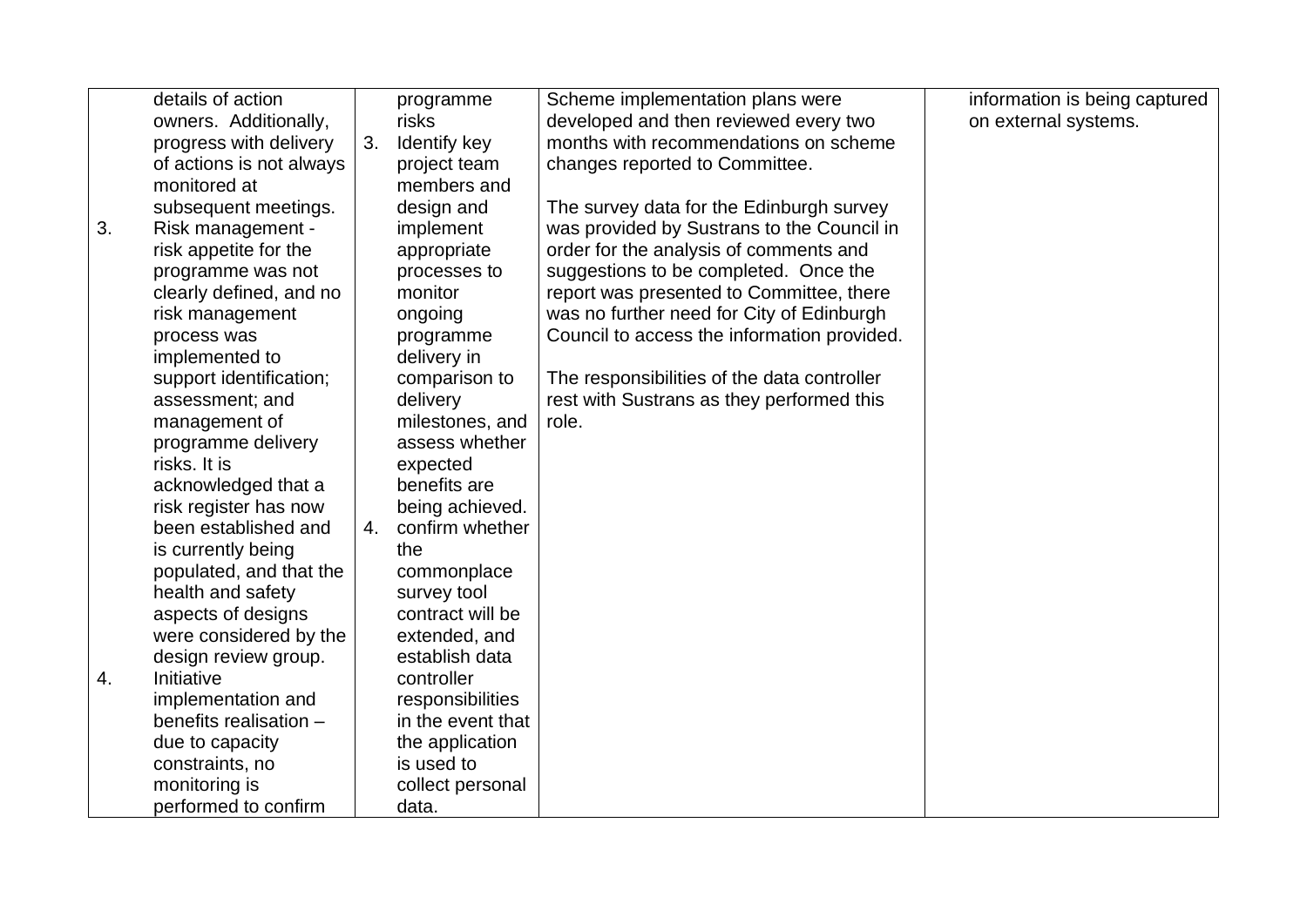|    | that works have been    | 5. | If the            |  |
|----|-------------------------|----|-------------------|--|
|    | completed in line with  |    | commonplace       |  |
|    | specified delivery      |    | contract is not   |  |
|    | milestones.             |    | extended,         |  |
|    | Additionally, no        |    | identify and      |  |
|    | assessment has been     |    | implement         |  |
|    | performed to confirm    |    | alternative       |  |
|    | that expected benefits  |    | arrangements      |  |
|    | have been realised.     |    | to collect public |  |
|    | Management has          |    | feedback on       |  |
|    | confirmed that peer     |    | SfP initiatives.  |  |
|    | reviews have been       |    |                   |  |
|    | performed following     |    |                   |  |
|    | completion of our audit |    |                   |  |
|    | work to confirm the     |    |                   |  |
|    | whether expected        |    |                   |  |
|    | benefits have been      |    |                   |  |
|    | realised.               |    |                   |  |
| 5. | Commonplace survey      |    |                   |  |
|    | tool - the survey       |    |                   |  |
|    | application was         |    |                   |  |
|    | sourced on an initial   |    |                   |  |
|    | free six month trial    |    |                   |  |
|    | period, and it is       |    |                   |  |
|    | currently unclear how   |    |                   |  |
|    | the Council's SfP       |    |                   |  |
|    | survey data will be     |    |                   |  |
|    | accessed if the licence |    |                   |  |
|    | is not extended.        |    |                   |  |
|    | Additionally, data      |    |                   |  |
|    | controller              |    |                   |  |
|    | responsibilities have   |    |                   |  |
|    | not been clarified      |    |                   |  |
|    | between the Council     |    |                   |  |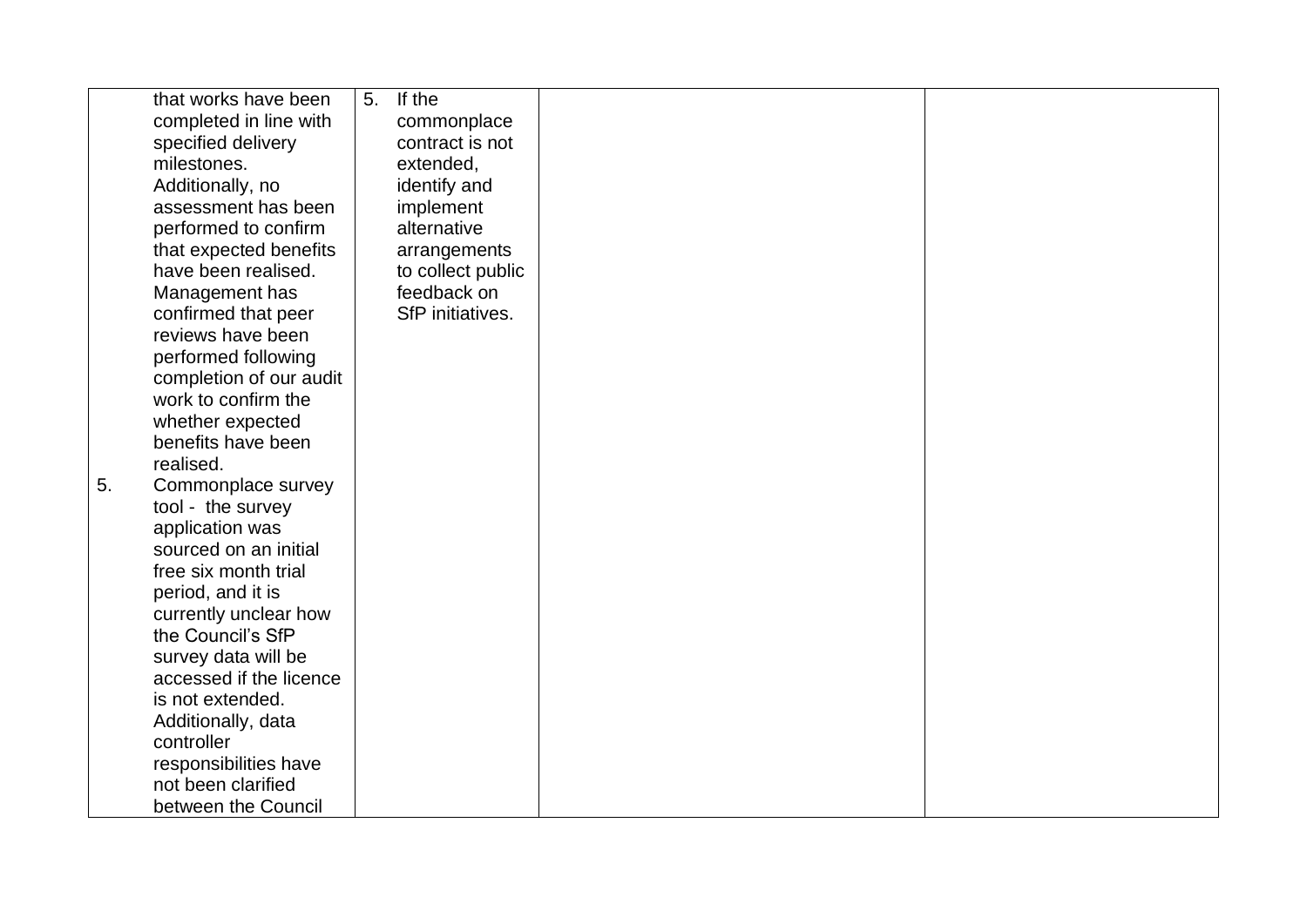| and the application     |  |  |
|-------------------------|--|--|
| provider in the event   |  |  |
| that any personal data  |  |  |
| is collected as part of |  |  |
| the survey process.     |  |  |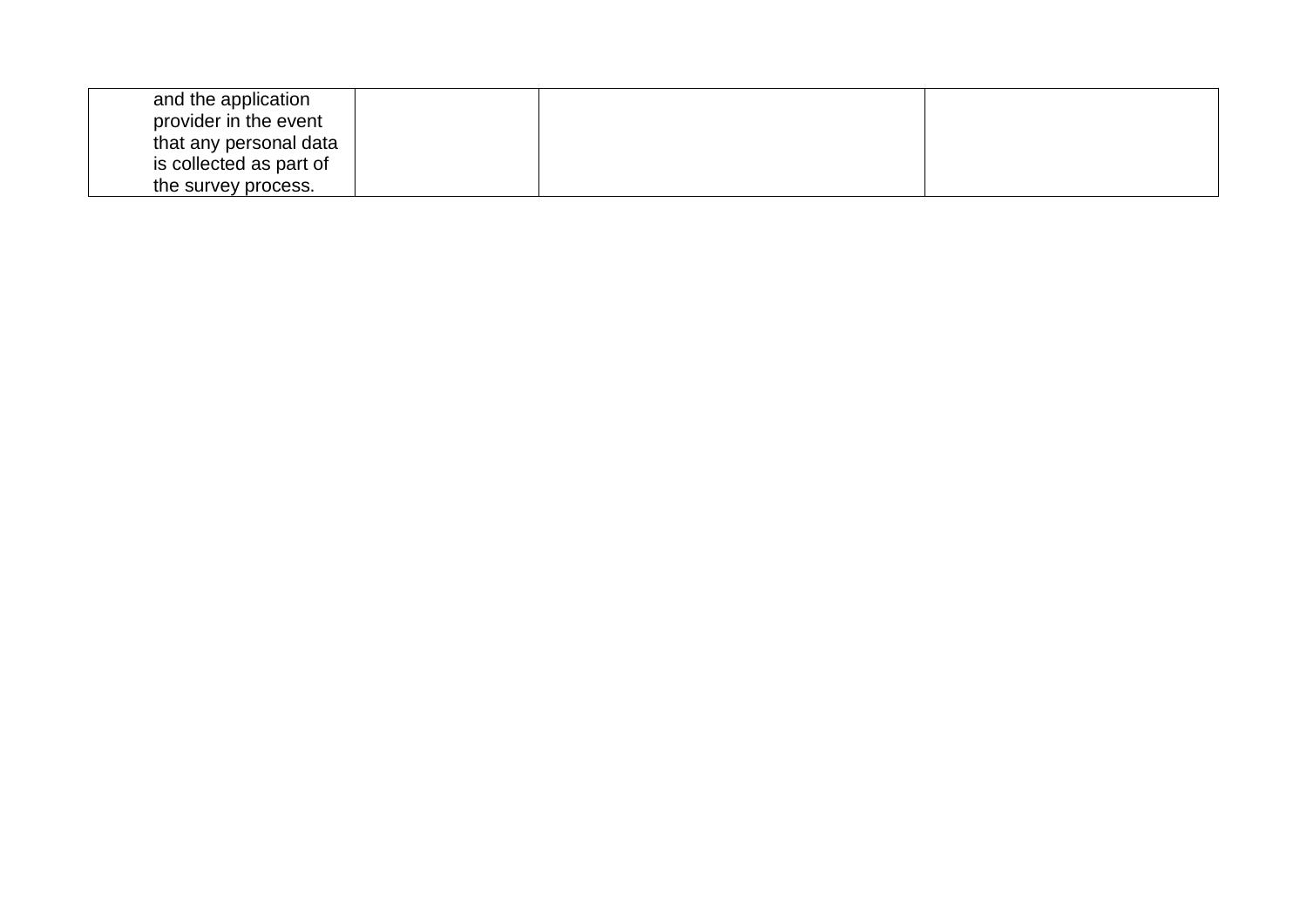# **Finding 3 – Financial and Budget Management**

| <b>Internal Audit Observations</b>                                                                                                                                                                                                                                                                                                                                                                           | <b>Internal Audit</b>                                                                                                                                                                                                                                                  | <b>Management Response</b>                                                                                                                                                                                                                                                                                                                                                                                                                  | <b>Lessons Learned</b>                                                                                                                                                                                                                                                                                                                                                                                                                                      |
|--------------------------------------------------------------------------------------------------------------------------------------------------------------------------------------------------------------------------------------------------------------------------------------------------------------------------------------------------------------------------------------------------------------|------------------------------------------------------------------------------------------------------------------------------------------------------------------------------------------------------------------------------------------------------------------------|---------------------------------------------------------------------------------------------------------------------------------------------------------------------------------------------------------------------------------------------------------------------------------------------------------------------------------------------------------------------------------------------------------------------------------------------|-------------------------------------------------------------------------------------------------------------------------------------------------------------------------------------------------------------------------------------------------------------------------------------------------------------------------------------------------------------------------------------------------------------------------------------------------------------|
|                                                                                                                                                                                                                                                                                                                                                                                                              | <b>Recommendations</b>                                                                                                                                                                                                                                                 |                                                                                                                                                                                                                                                                                                                                                                                                                                             |                                                                                                                                                                                                                                                                                                                                                                                                                                                             |
| <b>Financial Assessment Summary</b><br><b>Spreadsheet</b> – there was limited<br>evidence of validation by the project<br>team of the Financial Assessment<br><b>Summary Traffic Management</b><br>spreadsheet designed by external<br>consultants and used to cost the<br>initiatives; determine stock levels<br>required; and select suppliers to<br>confirm its completeness and<br>accuracy prior to use | To support effective<br>ongoing<br>management of the<br>SfP programme<br>management<br>should<br>1. Perform a<br>retrospective<br>review of the<br>Financial<br>Assessment<br>Summary                                                                                  | It is recognised that the financial model<br>was not validated prior to use. However,<br>the recording sheet evolved in discussion<br>with the Project team and Finance to<br>include appropriate functions and cost<br>projections. The actual costs were<br>tracked through the Council's financial<br>systems which showed that they were in-<br>line with cost projections.<br>Regular financial updates were reported<br>to Committee. | For Travelling Safely,<br>validation arrangements have<br>been incorporated into the<br>planning to ensure that<br>financial information is<br>captured and validated on an<br>on-going basis.                                                                                                                                                                                                                                                              |
| Programme Exit Costs - there is<br>currently no clear strategy for<br>determining the potential exit costs<br>associated with reversing individual<br>projects, or transitioning them into<br>permanent solutions, and it is<br>currently unclear how any<br>significant exit costs will be funded.                                                                                                          | Spreadsheet<br>Summary<br>Traffic<br>Management<br>spreadsheet to<br>confirm the<br>completeness<br>and accuracy of<br>model formulae<br>and<br>assumptions,<br>and that there<br>are no<br>significant<br>inaccuracies in<br>forecast and<br>actual project<br>costs. | At the point of the audit, this was not<br>considered appropriate however in<br>response to the audit findings, details of<br>the expected exit costs were added to the<br>financial information reported to<br>Committee.                                                                                                                                                                                                                  | In developing the Travelling<br>Safely programme, exit costs<br>were factored into the<br>programme financial<br>projection.<br>The funding carried forward<br>from the 2020/21 programme<br>has now been added to the<br><b>ETRO</b> transition programme<br>funding. The arrangements for<br>transition to permanent<br>schemes or scheme removal<br>by the end of the ETRO period<br>now form part of the on-going<br>programme and funding<br>planning. |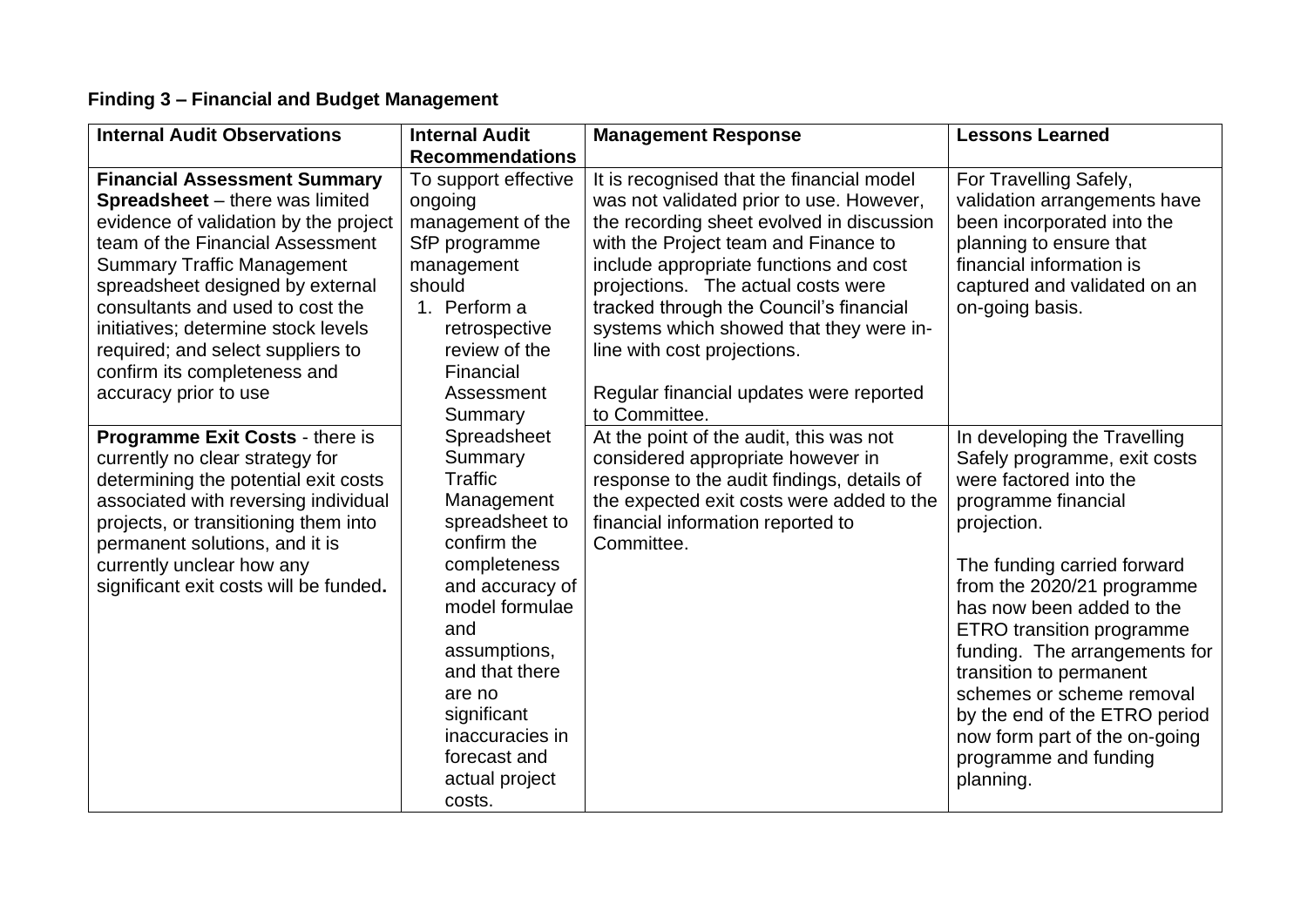| <b>Benefits Realisation Funding --</b> | 2. Develop an    | Should ETROs be made for scheme trials      | A reserve of £100,000 has       |
|----------------------------------------|------------------|---------------------------------------------|---------------------------------|
| Currently £175K (4% of available       | approach to      | in February/March 2022 this activity will   | been identified for monitoring  |
| SfP funds) has been retained to        | support          | be required over Summer 2022. The           | and evaluation during the first |
| complete a review of programme         | calculation of   | scope of monitoring and evaluation is still | six months of the ETRO trial    |
| benefits by an external consultant,    | exit costs and   | to be defined, however, assessment          | period.                         |
| with no supporting rationale for this  | how these will   | criteria has been developed and             | Monitoring is expected to be    |
| retention value. Management has        | be funded.       | successfully used during the project.       | undertaken during Summer        |
| advised that this budget allocation    | 3. Consider      |                                             | 2022.                           |
| was defined following detailed         | alternative      |                                             |                                 |
| engagement with Sustrans,              | internal options |                                             | Options to undertake this       |
| however no evidence has been           | for completion   |                                             | activity internally will be     |
| provided to support this.              | of the planned   |                                             | considered when appropriate     |
|                                        | benefits review  |                                             | as suggested by Internal Audit. |
|                                        | and determine    |                                             |                                 |
|                                        | the associated   |                                             |                                 |
|                                        | costs. This      |                                             |                                 |
|                                        | should include   |                                             |                                 |
|                                        | consideration of |                                             |                                 |
|                                        | completion of    |                                             |                                 |
|                                        | data gathering   |                                             |                                 |
|                                        | and benefits     |                                             |                                 |
|                                        | assessments      |                                             |                                 |
|                                        | on a continuous  |                                             |                                 |
|                                        | basis for the    |                                             |                                 |
|                                        | duration of      |                                             |                                 |
|                                        | individual       |                                             |                                 |
|                                        | projects,        |                                             |                                 |
|                                        | enabling         |                                             |                                 |
|                                        | ongoing          |                                             |                                 |
|                                        | modification to  |                                             |                                 |
|                                        | support          |                                             |                                 |
|                                        | benefits         |                                             |                                 |
|                                        | realisation      |                                             |                                 |